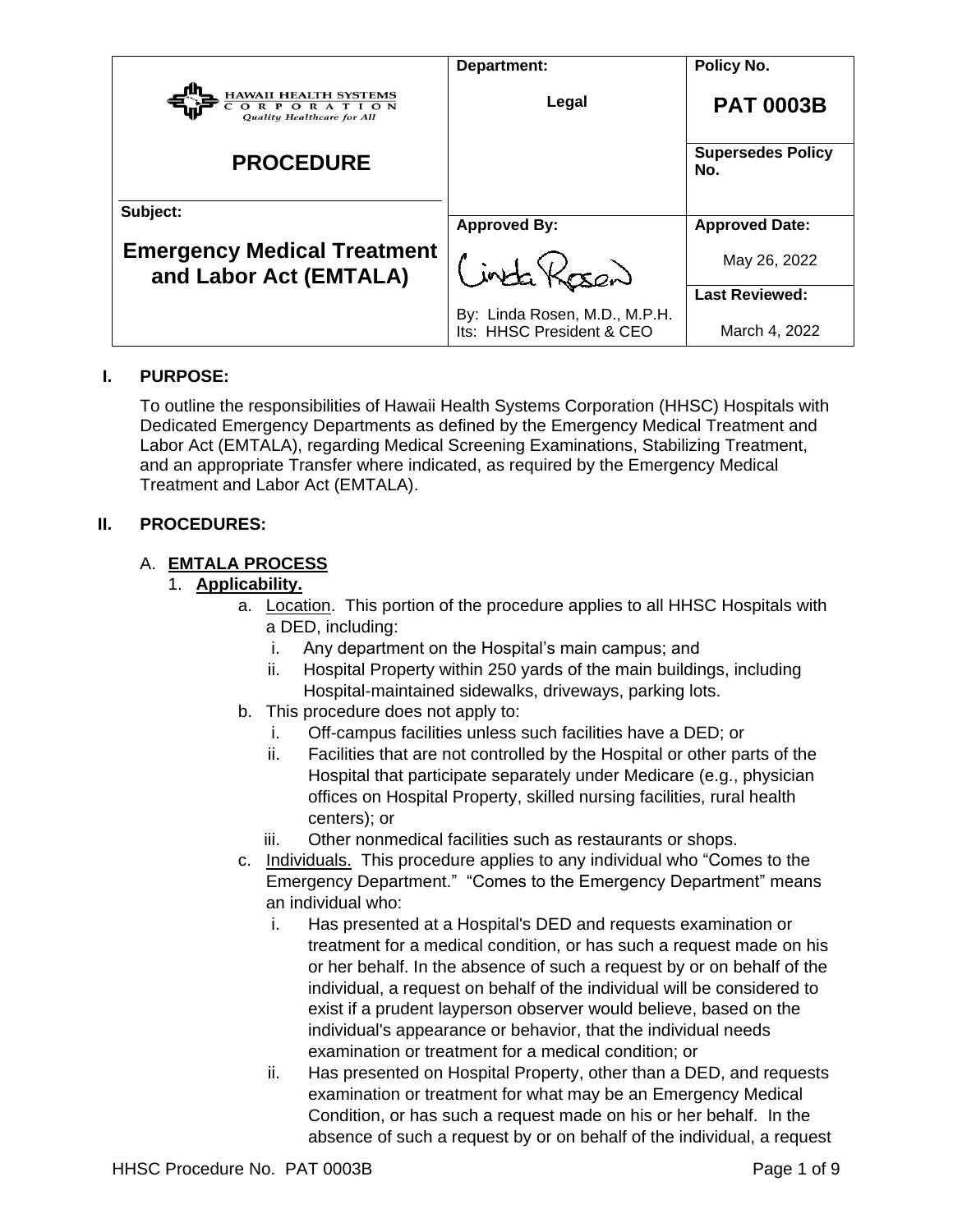on behalf of the individual will be considered to exist if a prudent layperson observer would believe, based on the individual's appearance or behavior, that the individual needs emergency examination or treatment.

- iii. HHSC acknowledges that EMTALA applies to ground and air ambulances owned and operated by the Hospital. Because HHSC facilities do not own and operate ground and air ambulances these regulations do not apply to HHSC facilities and are therefore not addressed by this HHSC Procedure. Should any HHSC facility acquire and operate a Hospital owned ground or air ambulance it must comply with all related EMTALA regulations.
- d. This Procedure does not apply to Patients. Patients are defined as:
	- i. Individuals who have been admitted to the Hospital as Patients (Inpatients); or
	- ii. Individuals who have begun receiving treatment as an outpatient, other than treatment that the Hospital is obligated by EMTALA to provide (Outpatients) even if the Patient develops an Emergency Medical Condition after they begin their outpatient treatment.

#### **B. Triage and Registration**

#### 1. **Triage**

a. Where Triage is performed, it should be done as soon as practical after arrival; individuals who come to the DED as described above will be Triaged according to Hospital policy and procedure.

#### 2. **Registration**

- a. Each Hospital must develop a registration policy and procedure that addresses timing and method of registration and collection of the individual's co-pays at time of service.
- b. A Hospital may follow its normal registration policy and procedure for individuals who come to the DED, including collecting elements of individual's registration, such as demographics, so long as:
	- i. The Hospital does not delay the provision of an MSE or any necessary Stabilizing Treatment to inquire about the individual's method of payment or insurance status or seek payment for services.
	- ii. The registration procedure does not delay the provision of an MSE and any necessary Stabilizing Treatment.
	- iii. Staff may respond to an individual's questions about insurance coverage prior to providing an MSE and any necessary Stabilizing Treatment as long as such activity does not delay needed MSE and any necessary Stabilizing Treatment, or induce an individual to leave without an MSE or Stabilizing Treatment if needed.
	- iv. Prior authorization from the individual's medical insurance plan must not be required or requested before providing an MSE and starting any necessary Stabilizing Treatment.
		- a. Once a Hospital has conducted the MSE and started the necessary Stabilizing Treatment, the Hospital may seek authorization for all services from the plan, so long as it does not delay implementation of the required MSE and Stabilizing Treatment.

Hospitals are not precluded from collecting co-pays from individuals as long as such activity does not delay needed MSE or Stabilizing Treatment, or induce individuals to leave without examination or treatment.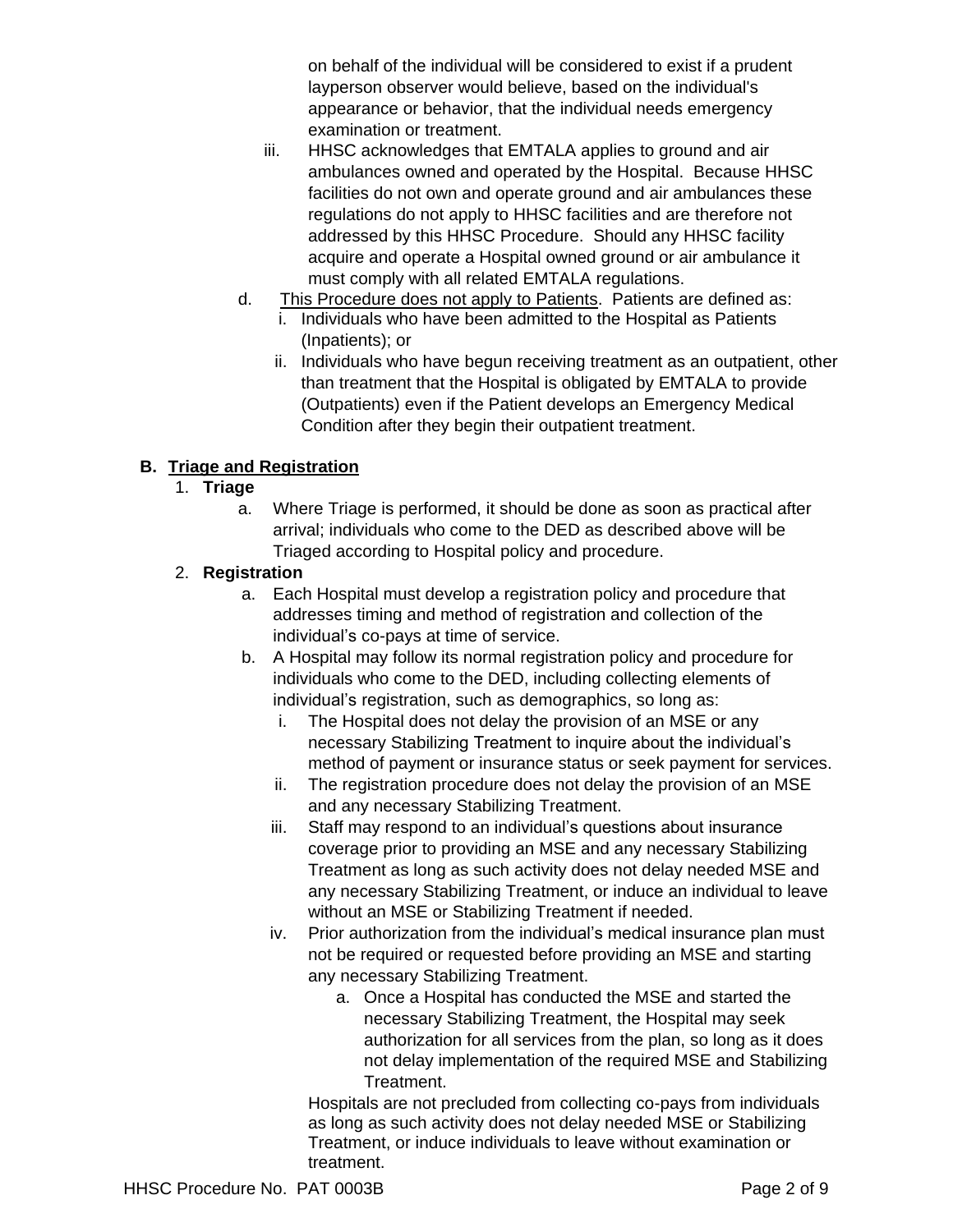#### **C. Medical Screening Examination (MSE)**

- 1. **An Appropriate MSE is required when:** An individual "Comes to the Emergency Department" requesting examination or treatment, as defined in this procedure. The Hospital must not discriminate against any individual on the basis of financial status, ability to pay, diagnosis, age, race, color, creed, ethnicity, religion, national origin, marital status, sex, sexual orientation, gender identity or express, disability, veteran or military status or any other basis prohibited by federal, state or local law when providing an MSE.
	- a. A minor can request an examination or treatment for an EMC. Hospital personnel should not delay the MSE by waiting for parental consent.
	- b. If, after screening the minor, it is determined that no EMC is present, the staff may wait for parental consent before proceeding with further examination and treatment.
- 2. **Appropriate MSE.** An appropriate MSE is as follows:
	- a. The MSE must be performed by a QMP.
	- b. QMP are not precluded from contacting the individual's physician at any time to seek advice regarding medical history and needs that may be relevant to the MSE, as long as the consultation does not inappropriately delay services required.
	- c. The extent of the necessary examination to determine whether an EMC exists is generally within the judgment and discretion of the physician or other QMP performing the MSE.
	- d. The MSE must include ancillary services routinely available to the DED.
	- e. The MSE may vary depending on the individual's signs and symptoms but should be uniform for individuals presenting with similar signs and symptoms.

# 3. **An MSE is Not Required When**:

- a. An individual presents to a DED and requests services that are not examination or treatment for an EMC:
	- i. Such as preventative care services or medications that are not required to Stabilize an EMC. An example is an individual who presents to the DED requesting a flu vaccine because it is flu season, which is a preventative care service.
	- ii. Such as gathering evidence for criminal law cases. When the request is made only to collect evidence, not to analyze the results or otherwise examine or treat the individual, no EMTALA obligation exists.
- b. An individual appears for non-emergency tests or pursuant to a previously scheduled visit, such as when a physician refers an individual to the DED for non-emergency testing and evaluation.
	- i. The Hospital must ensure and document that no EMC was present or that no request was made to examine or treat the individual for an EMC.
- c. An individual presents to the DED for medical care that is, by its nature, clearly unlikely to involve an EMC.
	- i. The individual's statement that the individual is not seeking emergency care, together with brief questioning by QMP, is sufficient to establish that there is no EMC.
	- ii. If the individual presents to the DED solely to fill a physician's order for a non-emergency test, a QMP is not required to question or examine the individual.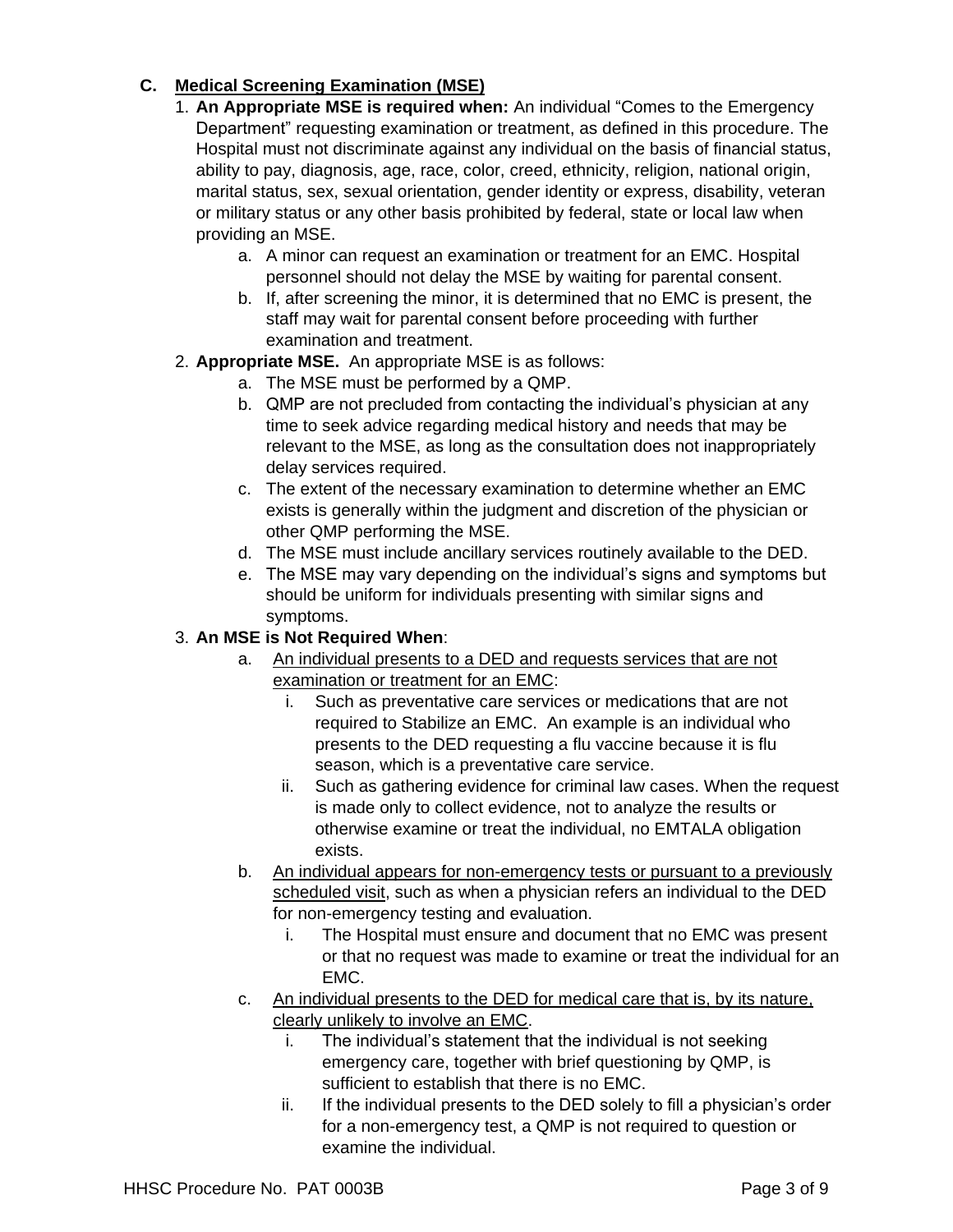- a. The QMP should, however, question the individual to confirm that no EMC exists if the individual requests treatment for a non-emergency condition unrelated to the physician's order.
- d. The Hospital is in Diversionary Status. A Hospital may divert individuals in ambulances to other facilities when it is in official Diversionary Status because it does not have the Capability or Capacity to accept any additional individuals at the time.
	- i. If an individual is in a non-Hospital owned ambulance, and not on Hospital Property, and the Hospital is in Diversionary Status, an MSE is not required even if the ambulance personnel contact the Hospital by telephone or telemetry communications and informs the Hospital that they want to transport the individual to the Hospital for exam and treatment. If the ambulance staff disregards the Hospital's Diversion instructions and transports the individual on to Hospital Property, the individual has "Come to the Emergency Department" and the Hospital must perform an appropriate MSE.
	- ii. A Hospital not in official Diversionary Status must accept a telephone or radio request for Transfer or admission.
	- iii. The Hospital must develop and adopt written criteria that describe the conditions under which any or all of the Hospital's emergency services are deemed to be at maximum Capacity.
	- iv. The Hospital must maintain written records documenting the date and time of the start and end of each period of Diversionary Status.
- e. Use of Hospital-owned helipad on Hospital Property for individual medical transport. No MSE is required for individuals being transported by local ambulance services or other Hospitals to tertiary Hospitals throughout the state through use of a Hospital-owned helipad on the Hospital's property by local ambulance services or other Hospitals as long as the sending Hospital conducted the MSE prior to transporting the individual to the helipad for medical helicopter transport to a designated recipient Hospital.
	- i. The sending Hospital is responsible for conducting the MSE prior to Transfer to determine if an EMC exists and implementing Stabilizing Treatment or conducting an appropriate Transfer.
	- ii. If the individual's condition deteriorates while being transported to the helipad or while at the helipad, the Hospital at which the helipad is located must provide another MSE and Stabilizing Treatment within its Capacity if requested by medical personnel accompanying the individual.
	- iii. If, as part of the EMS protocol, EMS activates helicopter evacuation of an individual with a potential EMC, the Hospital with the helipad does not have an EMTALA obligation if they are not the recipient Hospital, unless a request is made by EMS personnel, the individual, or a legally responsible person acting on the individual's behalf for the examination or treatment of an EMC.
- f. Off campus, non-DED. If an individual requests emergency care in a Hospital department off the Hospital's main campus that does not meet the definition of a DED, EMTALA does not apply and the Hospital department is not obligated to perform an MSE. The off-campus department must have policies and procedures in place as to how to handle individuals in need of immediate care.

#### **D. Stabilization and Treatment of Individuals Who Have an EMC**

1. If an individual is determined to have an EMC, the Hospital must: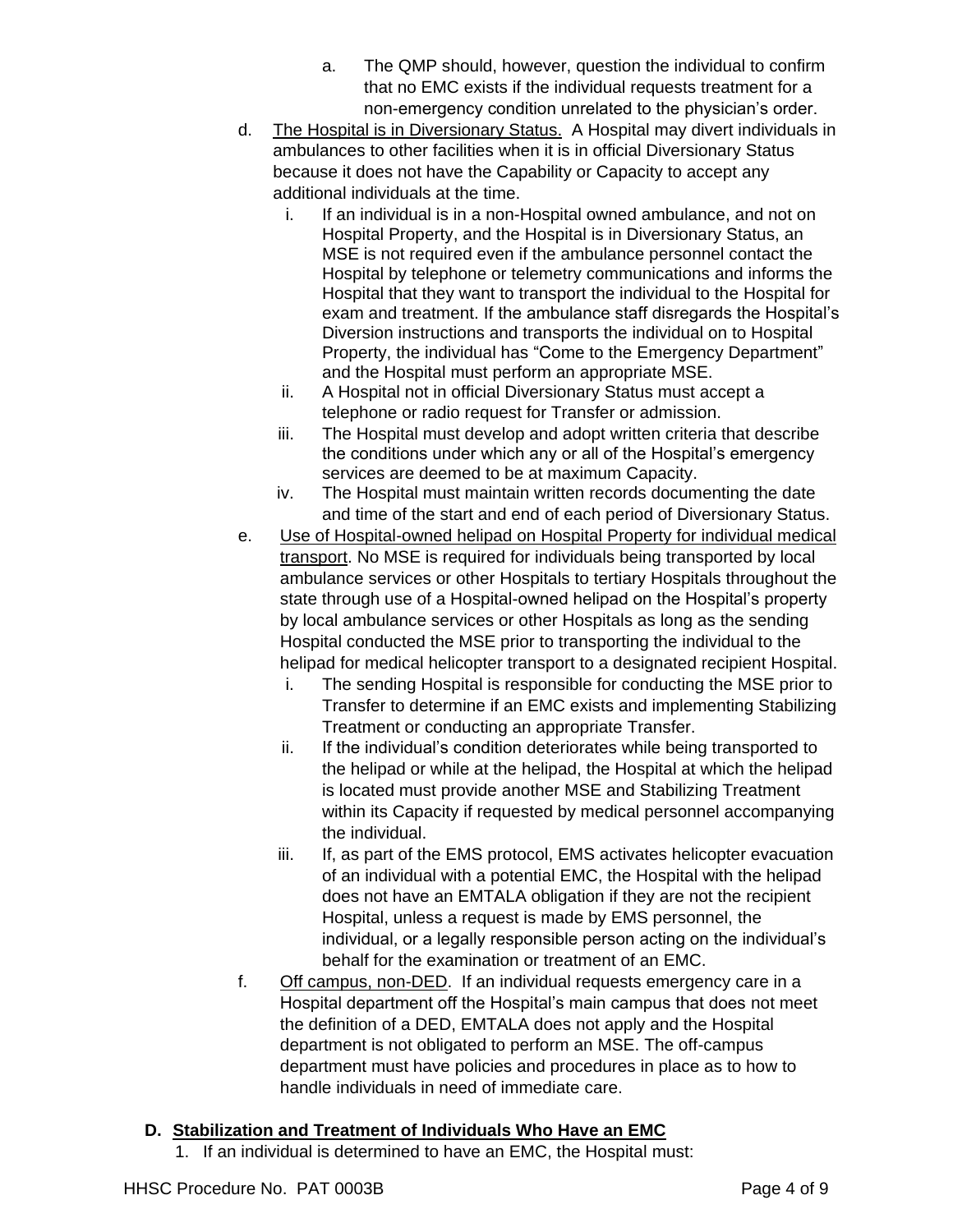- a. Stabilize the EMC, including conducting further medical examination and treatment, within the staff and facilities available at the Hospital, including physicians who are on-call for duty after the initial examination; or
- b. The treating physician must determine, with reasonable clinical confidence, that the individual is Stabilized and the EMC has been resolved.
- c. Transfer the individual to another medical facility, in accordance with this procedure, if the Hospital lacks the Capability or Capacity to treat the individual.

#### **E. Appropriate Transfer or Discharge**

- 1. **Stabilized person.** If an individual is Stabilized, or is found to not have an EMC, EMTALA requirements do not apply. The Hospital may discharge or Transfer the individual as appropriate. The individual's Stabilized condition should be documented in the medical records. An individual is Stabilized under the following circumstances:
	- a. Discharge. If the individual does not need continued care, or no material deterioration is likely to result if the individual receives continued care as an Outpatient or later as an Inpatient.
		- 1. Discharged individuals must be given a plan for appropriate follow-up care and discharge instructions in accordance with Hospital policy.
	- b. Transfer to another facility. If the individual's EMC is resolved, but an underlying medical condition remains, and/or no material deterioration of the individual's condition is likely to result from or occur during the Transfer.
	- c. Pregnant woman having contractions. If the woman has delivered the child and the placenta, or has been determined by QMP to be in false Labor after a reasonable period of observation.
	- d. Psychiatric conditions. If the person is not in danger of harming themselves or others.
- 2. **Un-Stabilized person.** If an individual is not Stabilized, the Hospital will not discharge or Transfer the person unless the following conditions are met:
	- a. Individual consent or Physician certification is received.
		- 1. Individual being treated consents. After being informed of the risks of Transfer and of the Hospital's obligation to treat the EMC, the individual requests to be Transferred; or
		- 2. Physician certification. Based on the information available at the time of Transfer, the Hospital determines that it does not have the necessary medical and/or staffing resources to properly stabilize the individual and the physician determines that the medical benefits to be received at another medical facility outweigh the risks to the individual of being Transferred and a certification to this effect is signed by the physician.
			- a. In the case of a woman in Labor, the risks to the unborn child must be considered as well.
	- b. Medical treatment is administered. The Transferring Hospital provides medical treatment within its Capacity that minimized the risk to the individual's health or the health of the unborn child during Transfer.
	- c. Consent, Capacity and Capability of Receiving Hospital is confirmed. The Receiving Hospital must have the Capability and Capacity to treat the individual's EMC, and the consent of the Receiving Hospital must be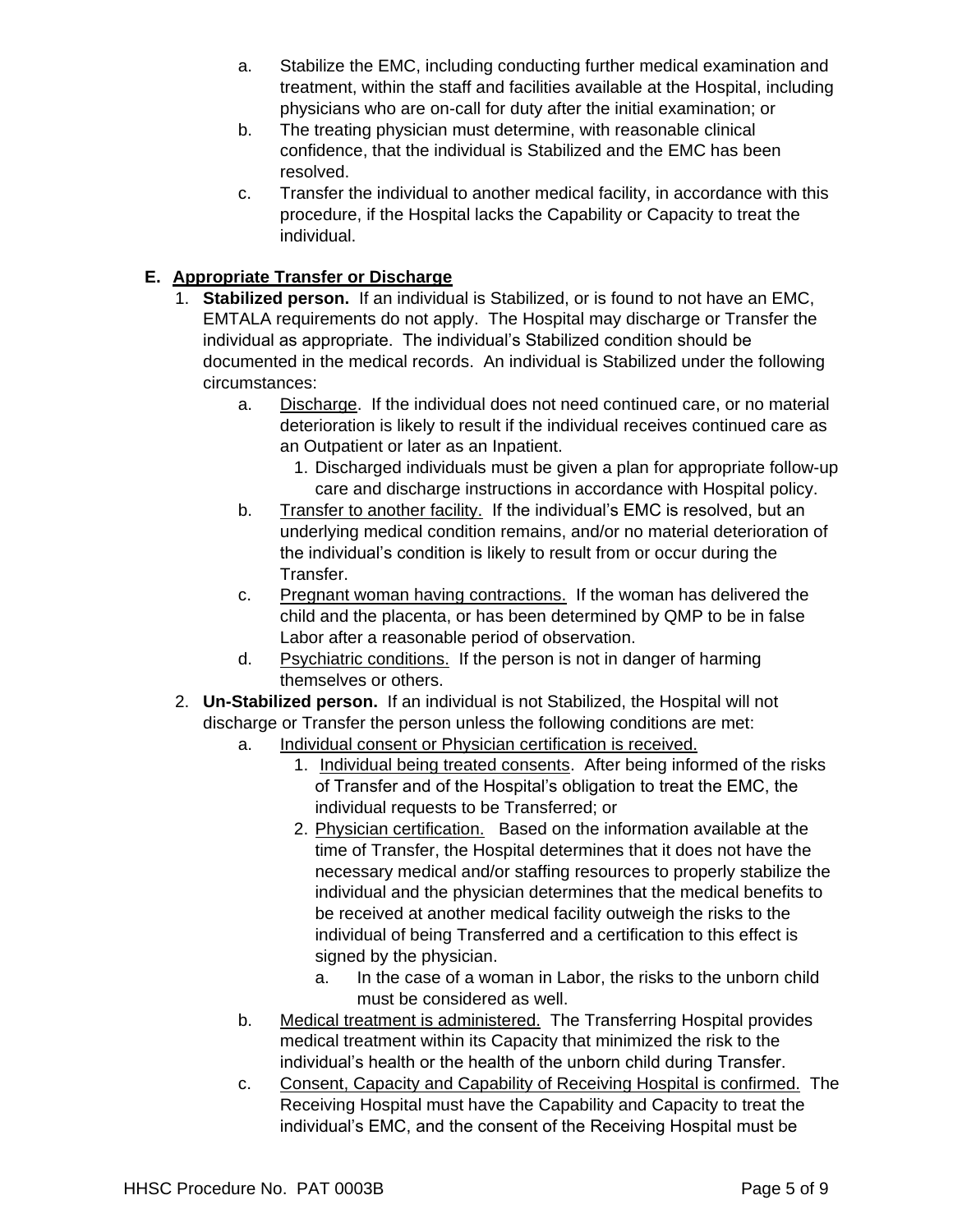obtained and documented in the individual's medical record before Transfer.

- d. Medical Records are Sent. The Transferring Hospital must provide all available medical records, as well as the name and address of any on-call physician who has refused or failed to provide necessary Stabilizing Treatment.
- e. Qualified Personnel and Transportation is Arranged For. The Transfer must be effected through qualified personnel and transportation equipment, as required, including the use of necessary and medically appropriate life support measures during the Transfer.

# **F. Refusal of Treatment or Transfer**

- 1. An individual has a right to refuse examination, treatment or Transfer. In such cases, the Hospital must:
	- a. Document in the medical record a description of the examination, treatment, or both if applicable, that was refused by or on behalf of the individual; and
	- b. Explain to the individual the risks/benefits of the examination and/or treatment and/or Transfer and document in the medical record that such risks and benefits were explained; and
	- c. Take all reasonable steps to have the individual acknowledge their refusal of further examination, treatment, and/or Transfer in writing; and
	- d. If the individual refuses to acknowledge their refusal in writing, the Hospital must document in the individual's medical record the refusal and document the steps taken to secure the written informed refusal.

#### **G. When Hospital's EMTALA Obligations End**

- 1. The Hospital's EMTALA obligation ends when a physician or QMP has determined that:
	- a. No EMC exists, even though the underlying medical condition may persist;
	- b. That an EMC exists and the individual is Stabilized and discharged;
	- c. An EMC exists and the individual is appropriately Transferred to another facility; or
	- d. An EMC exists and the individual is admitted to the Hospital as Inpatient for further Stabilizing Treatment;
		- i. An individual is considered to be an Inpatient when the individual is formally admitted to the Hospital by a physician's order.
		- ii. An individual placed in observation status is not considered admitted as an Inpatient and the Hospital's EMTALA obligations must continue.

#### **III. EMTALA SIGNAGE.**

- A. The Hospital must conspicuously post a sign(s) in all DEDs or in places likely to be noticed by all individuals entering the DED, or individuals waiting for examination and treatment, that includes:
	- 1. Specifies rights of individuals with respect to examination and treatment for EMCs and women in Labor; and
	- 2. Indicates whether or not the Hospital participates in the Medicaid program under a State plan approved under Title XXIX; and
	- 3. Contains the following information:
		- a. You have the right to receive, within the Capabilities of this Hospital's staff and facilities:
			- i. An appropriate Medical Screening Examination;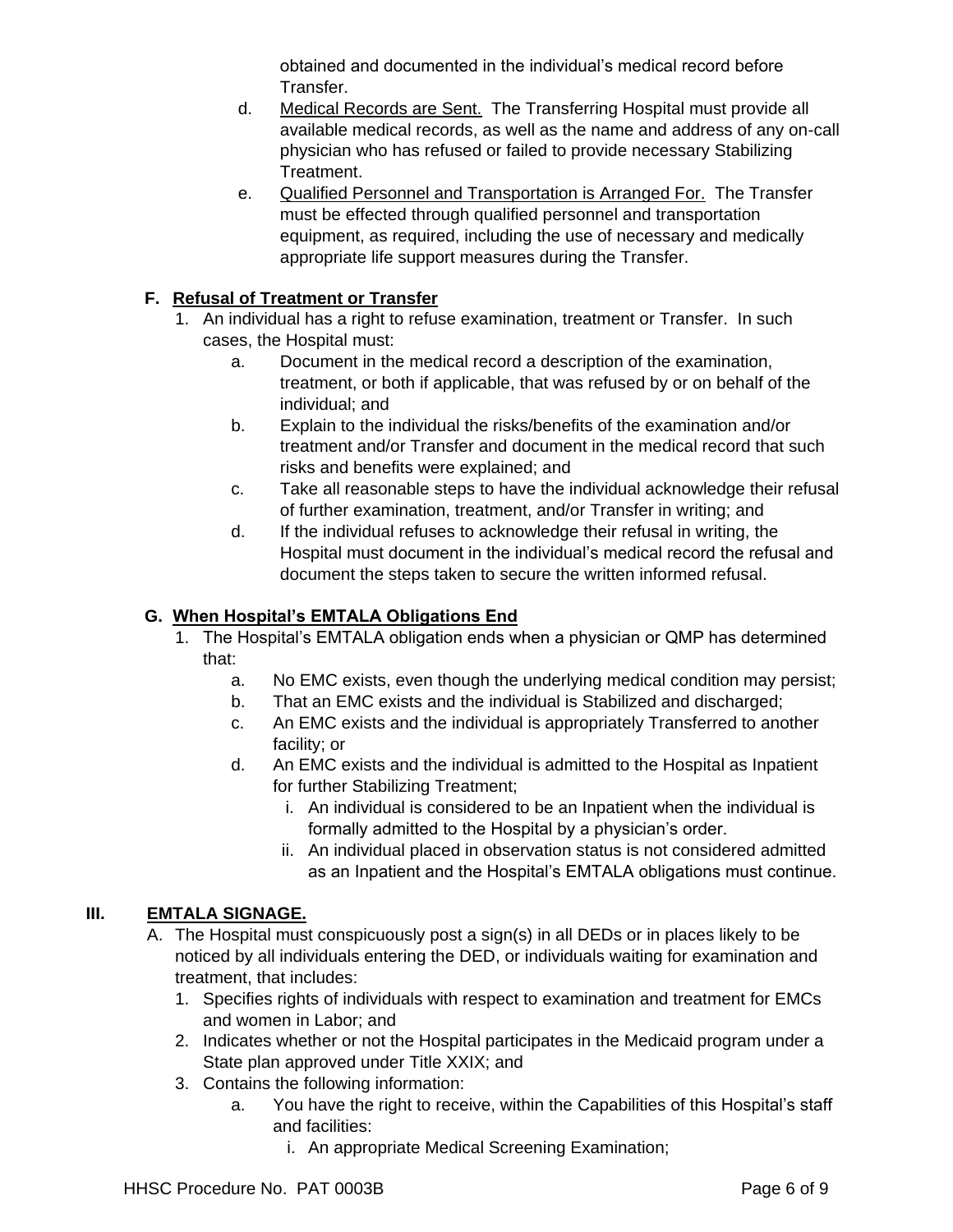- ii. Stabilizing Treatment (including treatment for an unborn child); and if necessary;
- iii. An appropriate Transfer to another facility even if you cannot pay or do not have medical insurance or you are not entitled to Medicare or Medicaid.
- B. Such signs should be visible and readable from a distance of 20 feet, or generally about 18" to 20" high.
- C. The wording of the sign(s) must be clear and in simple terms and language that are understandable by the population served by the Hospital.

#### **IV. LOGS AND PATIENT RECORDS**

#### **A. Central Log**

- 1. Hospitals must maintain a central log on each individual who "Comes to the Emergency Department" seeking assistance and whether treatment was refused, or whether the individual was Transferred, admitted and treated, Stabilized and Transferred, or discharged.
- 2. Hospitals have the discretion to maintain the log in a form that best meets the needs of the Hospital, including maintaining its central log in an electronic format.
- 3. The central log includes, directly or by reference, Patient logs from the other areas of the Hospital that may be considered DEDs, such as pediatrics, psychiatry, and Labor and delivery where individuals may present for emergency services or receive an MSE.

#### **B. Patient Record**

- 1. Patient record must be created for each individual who "Comes to the Emergency Department" whether treated or not treated. The record must include
	- a. A record of refusal of treatment with documentation of explanatory details.
	- b. A record of refusal of Transfer with documentation of explanatory details.
	- c. A record of the Transfer consent or certification.
- 2. A copy of records accompanying a Transfer and details of all records to be sent to the Receiving Hospital.
- 3. A record documenting any failure of on-call physician to provide medical care.
- 4. For pregnant women, the medical records should show evidence that the MSE included ongoing evaluation of fetal heart tones, regularity and duration of uterine contractions, fetal position and station, cervical dilation, and status of the membranes.
- C. **Record Retention.** Medical records of individuals Transferred to or from the Hospital must be retained in their original or legally reproduced form for a period of five years from the date of Transfer.
- **V. ON-CALL PHYSICIAN LISTS.** Hospitals should strive to provide adequate specialty on-call coverage consistent with the services provided at the Hospital and the resources the Hospital has available. Hospital administrators and the physicians who provide the on-call services have flexibility regarding how to configure an on-call coverage system.

Hospitals must maintain a list of on-call physicians who can provide further evaluation and/or treatment necessary to Stabilize an individual with an EMC, after the initial examination.

#### A. **The On-Call Physician List must**:

1. Reflect all areas of practice generally available at the Hospital; and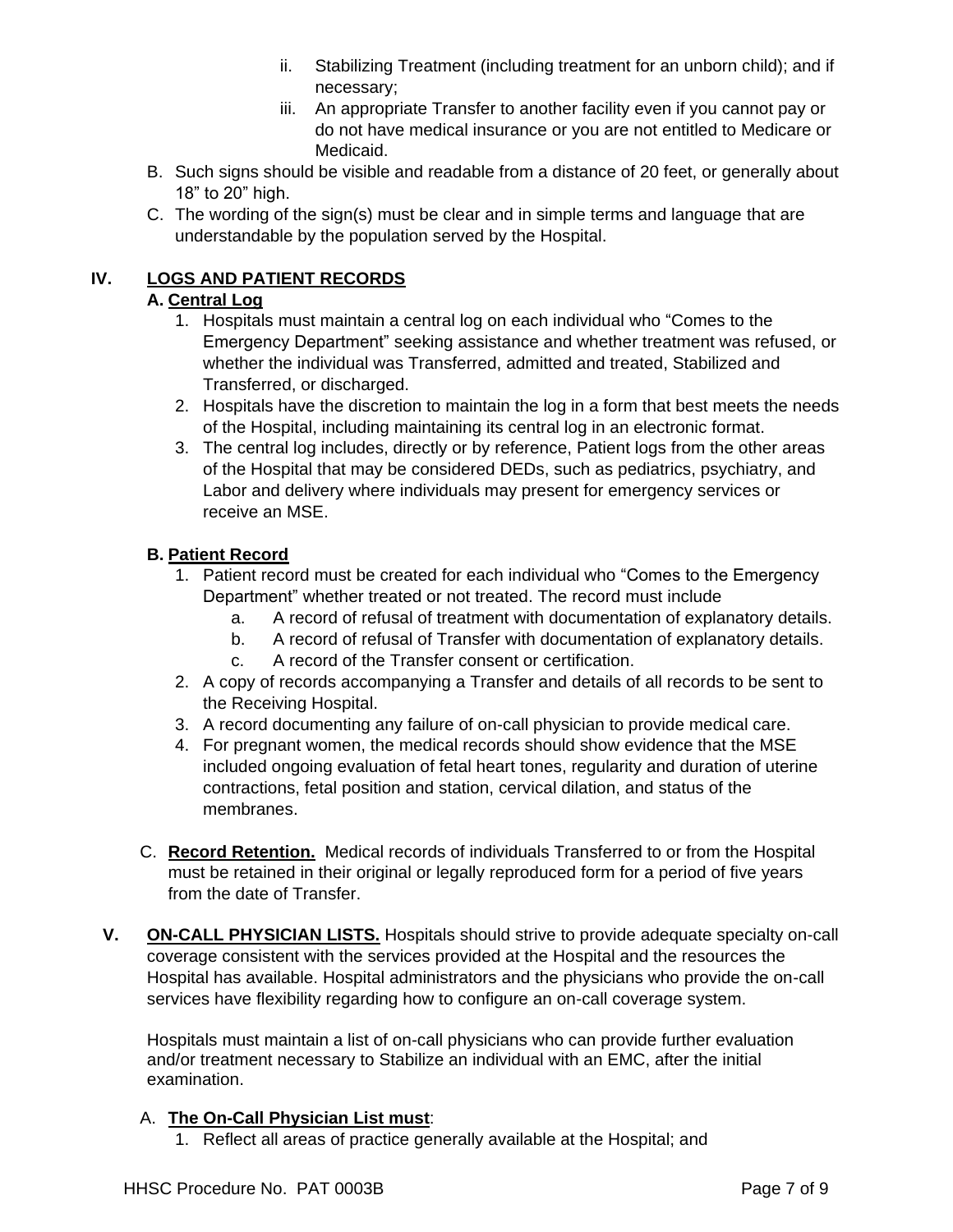- 2. When there are insufficient physicians in an area of practice to provide full call, each physician in that area assumes a reasonable response obligation;
	- a. Reasonable response obligation means that the level of call is:
		- i. Provided consistent with the resources (i.e., specialists) subject to call; and
		- ii. The plan for managing an individual who requires specialized care at a time when the Hospital does not have call coverage for that specialty must be objectively reasonable (i.e. a policy that acknowledges when Transfers are needed)
- 3. Prospectively assign call obligations;
- 4. Can be used to retrospectively identify call obligations;
- 5. Be published or otherwise made known to physicians;
- 6. Individual physician names are to be identified on the list with their accurate contact information.
	- a. Physician group names may not be used for identifying the on-call physician.
- 7. On-call list records must be maintained indefinitely.

# B. **On-Call Physicians to the DED must**:

- 1. Be composed of physicians who are current members of the medical staff or who have Hospital privileges; and
- 2. Be up to date and accurately reflect the current privileges of the physicians on-call.

#### C. **Hospitals must have policies and procedures that**:

- 1. Define the responsibility of the on-call physicians to respond to the bedside to examine and treat individuals with EMCs and that establish expected reasonable response times for on-call physicians;
	- a. Established expected response times for on-call physicians is not required to be a stated in terms of specific or exact times.
	- b. Reasonable response times must be determined by:
		- i. The degree of severity of the EMC; and
		- ii. Ensuring that the welfare of the individual being treated is not endangered.
- 2. Address situations in which a particular specialty is not available or the on-call physician cannot respond because of circumstances beyond the physician's control.
- 3. Provide how to manage emergency services to meet the needs of individuals with EMCs if a Hospital elects to:
	- a. Permit on-call physicians to schedule elective surgery during the time that they are on call;
	- b. Permit on-call physicians to have simultaneous on-call duties; or
	- c. Participate in a formal community call plan.
- 4. When specialty physicians are on call during their own office hours, it is generally unacceptable to refer emergency cases to their offices for examination and treatment if an unstable EMC exists.
- **VI. ACCEPTING TRANSFERS.** To the extent that the Hospital has specialized Capabilities (including Capabilities available through the Hospital's on-call roster) or facilities, such as a burn unit, a shock-trauma unit or a neonatal intensive care unit, that are not available at the Transferring facility, the Hospital must accept appropriate Transfers of an individual needing such specialized Capabilities if the Hospital has the Capacity to treat the individual.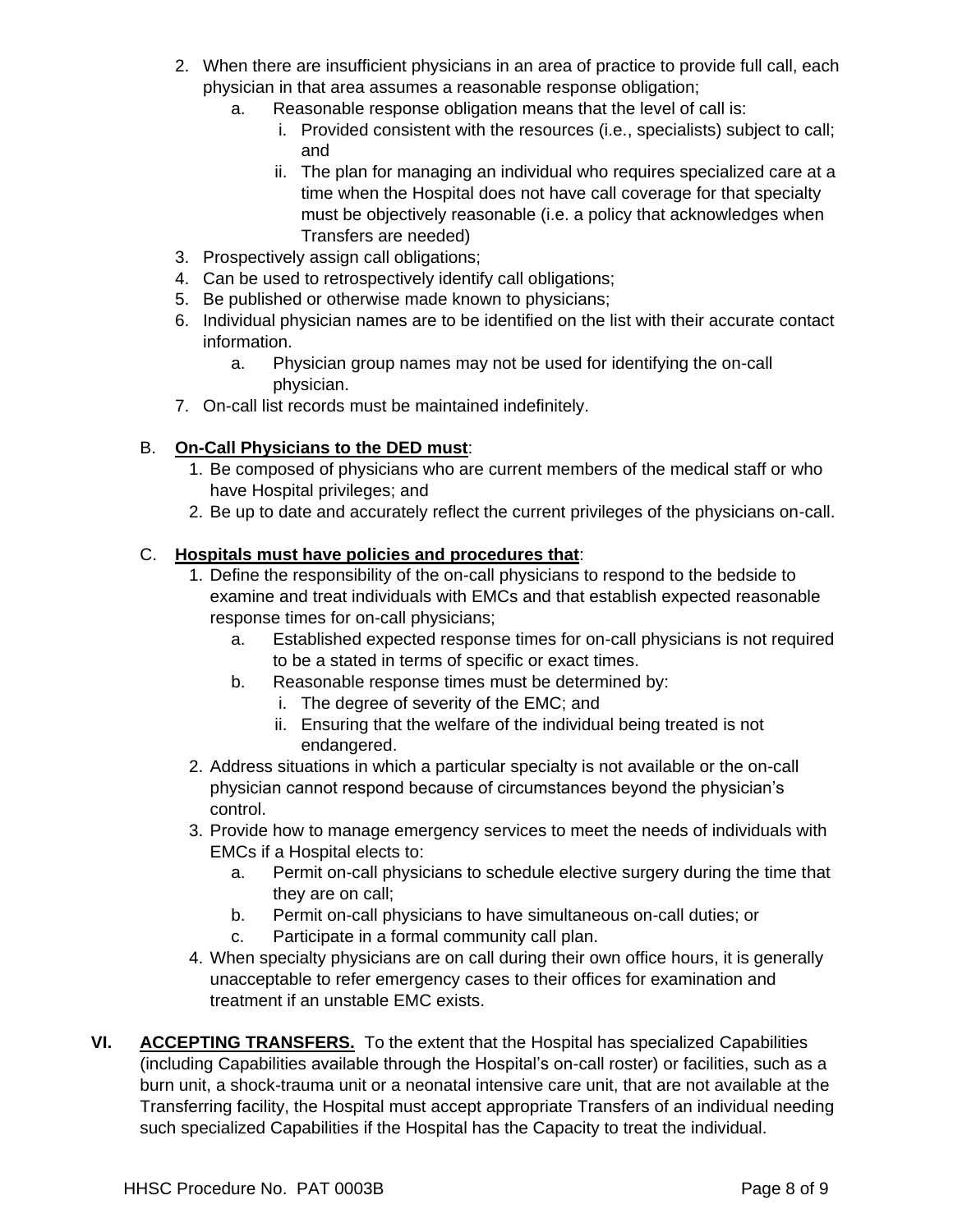- A. **Hospital Designated Individual.** Each Hospital must have a policy that designates the personnel or categories of personnel authorized to accept or reject Transfers from another Hospital on behalf of the Hospital.
	- 1. Examples of authorized personnel may include house nursing supervisors, and Emergency Department physicians.
- B. **Obligations of Hospital Designated Individual.** Each Hospital develops policy to ensure that personnel who accept or reject another facility's request for Transfer:
	- 1. Record the request,
	- 2. Respond to the request, and
	- 3. Document the basis for any denial of such a request.

#### C. **Reporting Responsibilities of Receiving Hospital.**

- 1. A Receiving Hospital that suspects it may have received an improperly Transferred Patient (Transfer of an unstable individual with an EMC who was not provided an appropriate Transfer according to EMTALA), is required to promptly report the incident to CMS or the state Agency within 72 hours of the occurrence.
- 2. Each Hospital must reference in its EMTALA policy a resource, such as its Hospital Compliance Officer, to provide guidance on its reporting obligation under EMTALA.

#### **VII. AUDITING AND MONITORING.**

- A. HHSC Hospitals' compliance with EMTALA is monitored by applicable clinical managers, directors, administrators, department medical directors and medical staff members, risk management, or compliance.
- B. Each Hospital designates by policy the persons and or departments responsible for auditing and monitoring compliance with EMTALA.

#### **VIII. ATTACHMENT(S):**

- Sample Transfer Forms
- Sample EMTALA Sign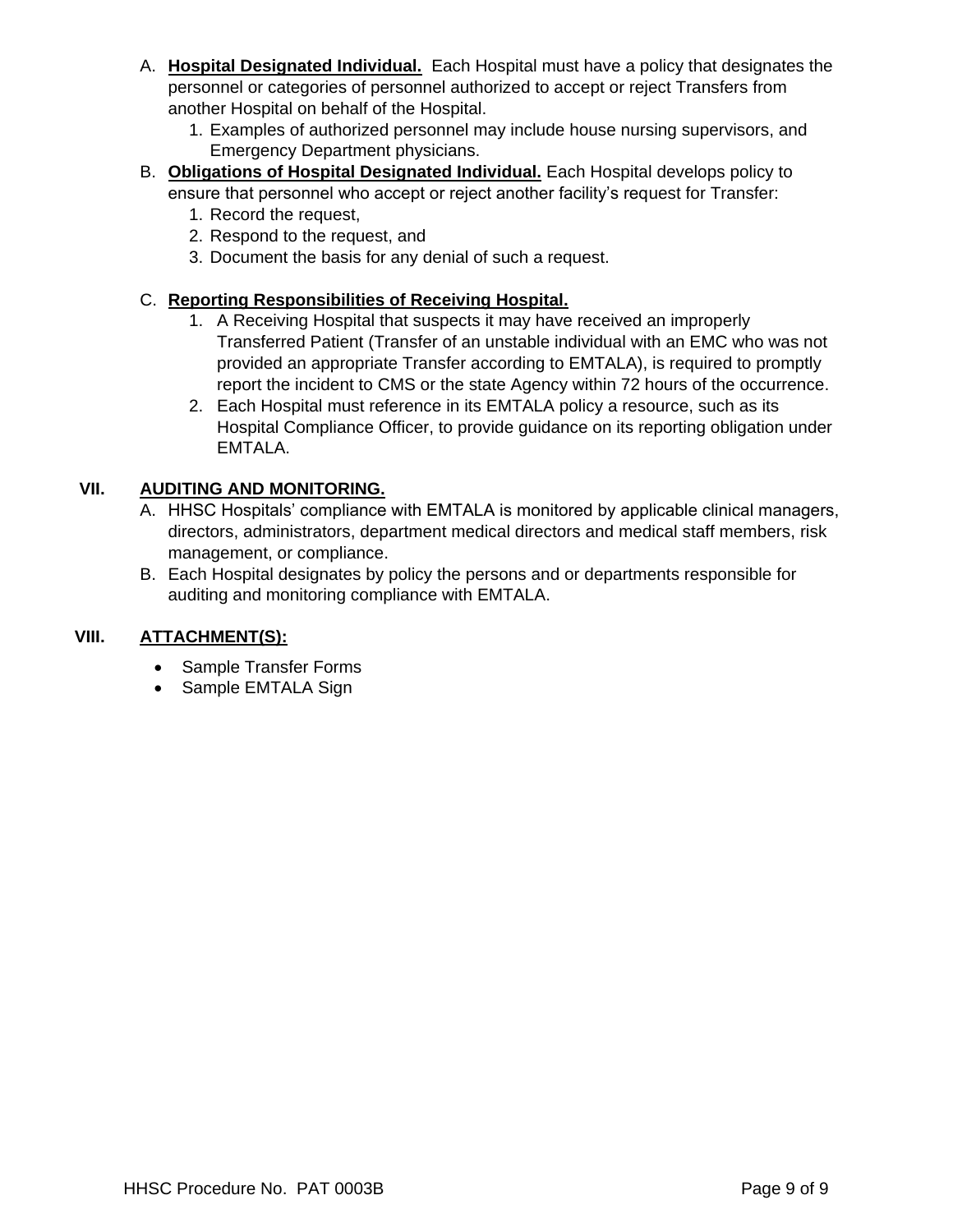#### **I. PHYSICIAN CERTIFICATION**

 **No Emergency Medical Condition ("EMC") Identified or Inpatient Transfer**: (1) Patient has been examined and an EMC has not been identified or (2) Patient has been admitted as an inpatient in good faith in order to stabilize the EMC.

 **Patient Stable**. Patient has been examined and patient's EMC has been stabilized such that, within reasonable clinical confidence, no material deterioration of this patient's condition is likely to result from or occur during transfer.

 **Patient Unstable**. Patient has been examined, an EMC has been identified, and patient is not stable, but transfer is medically indicated and in the best interest of the patient. I have examined this patient and based upon the reasonable risks and benefits described below and upon the information available to me, I verify that the medical benefits reasonably expected from the provision of appropriate medical treatment at another medical facility outweigh the increased risks to this patient and in the case of a patient in labor, the health of the unborn child, from being transferred.

# **II. REASON FOR TRANSFER:** □ Medically Indicated ■ □ Patient Requested

**On-call physician refused or failed to respond within a reasonable period of time.**

On-call physician name / Contact number: \_\_\_\_\_\_\_\_\_\_\_\_\_\_\_\_\_\_\_\_\_\_\_\_\_\_\_\_ Verified by: \_\_\_\_\_\_\_\_\_\_\_\_\_\_\_\_\_\_\_\_\_

| <b>III. BENEFIT AND RISK OF TRANSFER:</b> (Check all that apply) <sup>*</sup>                                             |                                                                  |
|---------------------------------------------------------------------------------------------------------------------------|------------------------------------------------------------------|
| <b>Benefits:</b>                                                                                                          | Risks:                                                           |
| $\Box$ Necessary staff resources or capabilities not available at this $\Box$ Deterioration of condition during transfer. |                                                                  |
| facility.                                                                                                                 | $\Box$ If pregnant, worsening of the unborn child's condition or |
| $\Box$ Appropriate specialized care is not available at this facility.                                                    | death during transfer.                                           |
| $\Box$ Other                                                                                                              | $\Box$ Other                                                     |
|                                                                                                                           |                                                                  |

**\*** All transfers have inherent risks of traffic delays, accidents during transport, inclement weather, rough terrain, turbulence, and the limitation of equipment and personnel present in the vehicles, all of which may endanger the health, medical safety, and survival of the patient and in the case of a patient in labor, the health of the unborn child.

I certify that, based on the information available at the time of transfer, the medical benefits reasonably expected from the provision of appropriate medical treatment at another facility outweigh the increased risk to the patient and, in the case of labor, to the unborn child, from affecting the transfer.

| Physician /Qualified Medical Staff Signature: |  |
|-----------------------------------------------|--|
| Physician Countersignature, if applicable:    |  |

#### **IV. RECEIVING FACILITY AND PHYSICIAN**

 $\square$  Receiving physician has agreed to accept patient transfer

Receiving physician's name **Exerces** and the set of the contact time  $\blacksquare$ 

 Receiving facility has agreed to accept patient transfer, provide appropriate personnel and treatment, and has available space. Receiving facility name **Exerceiving facility name Network Contact time Contact time** 

**V. MODE/SUPPORT/TREATMENT DURING TRANSFER** (Check all applicable items)

| *Mode of transportation for transfer: □ Ground Ambulance □ Air Transport □ Private Car □ Law Enforcement □ Other |  |  |  |
|------------------------------------------------------------------------------------------------------------------|--|--|--|
| * If Private Car is selected, complete the attached Transfer by Private Vehicle form                             |  |  |  |

| Support/Treatment during transfer: □ Cardiac Monitor □ Oxygen (liters) ____ [ |  |  | L Pulse Oximeter D IV Pump |  |
|-------------------------------------------------------------------------------|--|--|----------------------------|--|
|-------------------------------------------------------------------------------|--|--|----------------------------|--|

| コ IV Fluid | ⊰ate | コ Restraints – Tvpe | $Q$ ther |  |
|------------|------|---------------------|----------|--|
|------------|------|---------------------|----------|--|

#### $\Box$  RN  $\Box$  RT  $\Box$  ER Tech  $\Box$  Other **VI. ASSESSMENT PRIOR TO TRANSFER**:

Pre-Transfer Assessment/Vital Signs: HR \_\_\_\_\_\_\_\_\_\_ RR \_\_\_\_\_\_\_\_\_\_ BP\_\_\_\_\_\_\_\_\_\_\_\_ O2Sat\_\_\_\_\_\_\_\_\_\_\_\_ Patient remains Stable Unstable, transfer outweighs risk. Physician signature:\_\_\_\_\_\_\_\_\_\_\_\_\_\_\_\_\_\_\_\_\_\_\_\_\_\_\_\_ Time:\_\_\_\_\_\_\_\_\_\_

**VII. ACCOMPANYING DOCUMENTATION:** Sent via □ Patient/Responsible Party □ Fax □ Transporter Copy of pertinent medical record Lab/EKG/X-Ray Copy of Transfer Form Court Order

 $\square$  Advance Directive  $\square$  Other

| Report given to receiving facility (Person's name /<br>/ title |  |
|----------------------------------------------------------------|--|
|                                                                |  |

Time of Transfer \_\_\_\_\_\_\_\_\_\_\_\_ Date \_\_\_\_\_\_\_\_\_\_\_\_\_\_\_ Nurse's name and signature\_

#### **VIII PATIENT CONSENT TO "MEDICALLY INDICATED" OR "PATIENT REQUESTED" TRANSFER**:

 I hereby CONSENT TO TRANSFER to another facility. I understand that it is the opinion of the physician responsible for my care that the benefits of transfer outweigh the risks of transfer. I have been informed of the risks and benefits upon which this transfer is being made.

| □ 1 |  |  | hereby REQUEST TRANSFER to |  |  |  |  |  | understand and have considered the facility's                                                                                        |  |  |
|-----|--|--|----------------------------|--|--|--|--|--|--------------------------------------------------------------------------------------------------------------------------------------|--|--|
|     |  |  |                            |  |  |  |  |  | responsibilities, the risks and benefits of transfer, and the physician's recommendation. I make this request upon my own suggestion |  |  |
|     |  |  |                            |  |  |  |  |  | and not that of the facility, physician, or anyone associated with this facility. The reason I request transfer is                   |  |  |
|     |  |  |                            |  |  |  |  |  | <b>I authorize</b> the receiving facility to provide transferring Hospital and                                                       |  |  |
|     |  |  |                            |  |  |  |  |  | my physician with information and copies of my medical records for purposes of continuity of care and/or quality assurance and peer  |  |  |

| Time |
|------|
|      |
| Time |
| Time |
|      |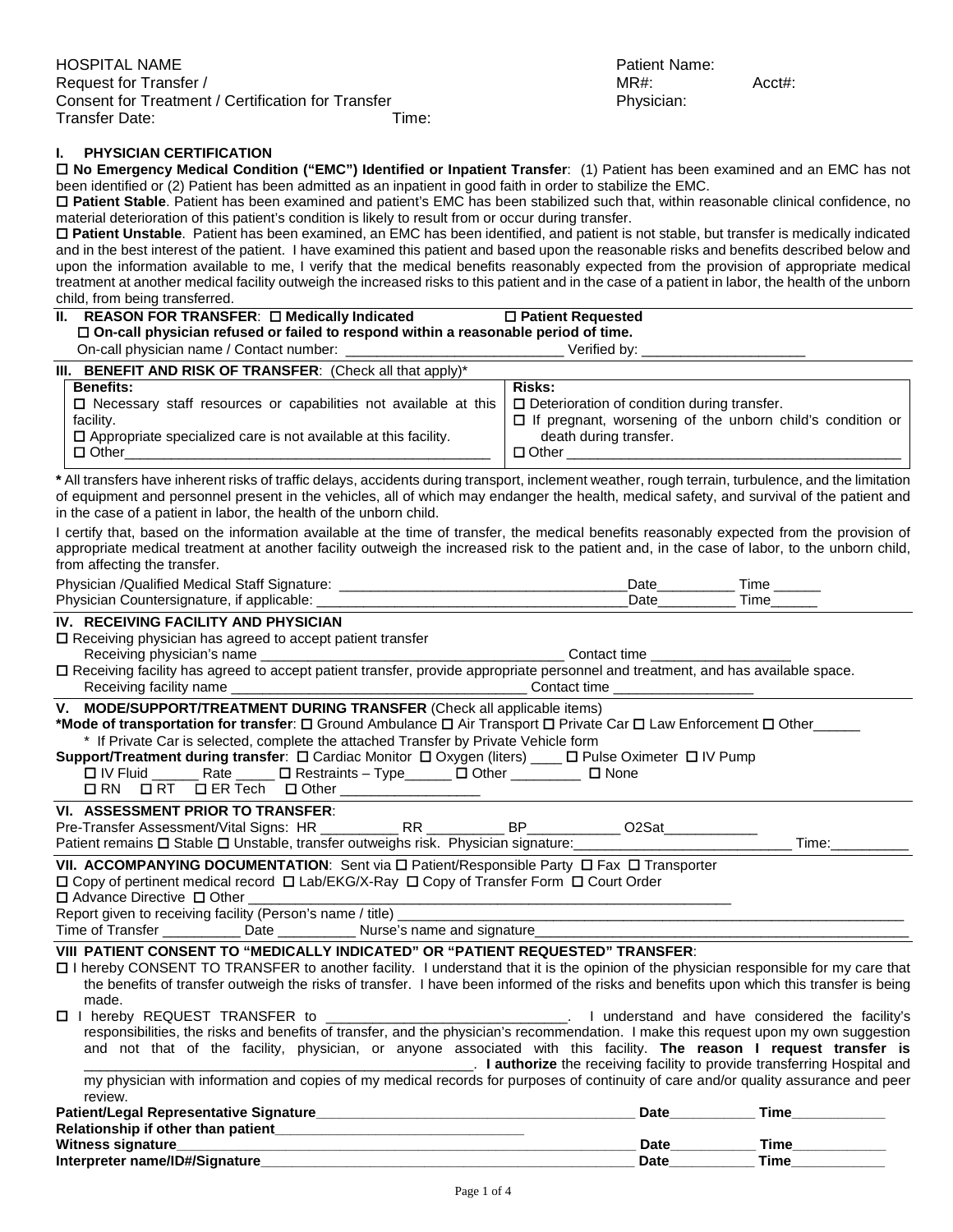# **PATIENT'S REFUSAL OF TRANSFER**

I hereby acknowledge that a physician or qualified medical staff member of this facility ("Facility") has informed me of the nature of my medical condition and about the risks and complications that might arise if I am not transferred to another facility for further medical examination and treatment. The Facility has also explained to me the risks and expected benefits of being transferred to another facility as well as potential risks of refusing the transfer.

The expected benefits of the recommended transfer and further examination and treatment include, but may not be limited to: \_\_\_\_\_\_\_\_\_\_\_\_\_\_\_\_\_\_\_\_\_\_\_\_\_\_\_\_\_\_\_\_\_\_\_\_\_\_\_\_\_\_\_\_\_\_\_\_\_\_\_\_\_\_\_\_\_\_\_\_\_\_\_\_

\_\_\_\_\_\_\_\_\_\_\_\_\_\_\_\_\_\_\_\_\_\_\_\_\_\_\_\_\_\_\_\_\_\_\_\_\_\_\_\_\_\_\_\_\_\_\_\_\_\_\_\_\_\_\_\_\_\_\_\_\_\_\_\_\_\_\_\_\_\_\_\_\_\_\_\_\_\_\_\_\_\_

The risks of not being transferred and receiving the recommended further examination and treatment include, but may not be limited to: \_\_\_\_\_\_\_\_\_\_\_\_\_\_\_\_\_\_\_\_\_\_\_\_\_\_\_\_\_\_\_\_\_\_\_\_\_\_\_\_\_\_\_\_\_\_\_\_\_\_\_\_\_\_

\_\_\_\_\_\_\_\_\_\_\_\_\_\_\_\_\_\_\_\_\_\_\_\_\_\_\_\_\_\_\_\_\_\_\_\_\_\_\_\_\_\_\_\_\_\_\_\_\_\_\_\_\_\_\_\_\_\_\_\_\_\_\_\_\_\_\_\_\_\_\_\_\_\_\_\_\_\_\_\_\_\_

I understand that if I am not transferred to another facility, my health and life, and if in labor, the health and life of my unborn child, may be at risk. I understand that the Facility, within its capability and capacity, is obligated by federal law to provide me with further examination to the extent necessary to determine whether I have an emergency medical condition and with treatment necessary to stabilize any emergency medical condition, regardless of whether I: (1) am able to pay for that examination and/or treatment or (2) have or do not have health insurance.

Notwithstanding the recommendation of the Facility, I hereby request that I not be transferred to another facility because:

**\_\_\_\_\_\_\_\_\_\_\_\_\_\_\_\_\_\_\_\_\_\_\_\_\_\_\_\_\_\_\_\_\_\_\_\_\_\_\_\_\_\_\_\_\_\_\_\_\_\_\_\_\_\_\_\_\_\_\_\_\_\_\_\_\_\_\_\_\_\_\_\_\_\_\_\_\_\_\_\_\_\_\_\_\_\_\_\_\_\_\_\_\_\_\_\_\_\_** \_\_\_\_\_\_\_\_\_\_\_\_\_\_\_\_\_\_\_\_\_\_\_\_\_\_\_\_\_\_\_\_\_\_\_\_\_\_\_\_\_\_\_\_\_\_\_\_\_\_\_\_\_\_\_\_\_\_\_\_\_\_\_\_\_\_\_\_\_\_\_\_\_\_\_\_\_\_\_\_\_\_ \_\_\_\_\_\_\_\_\_\_\_\_\_\_\_\_\_\_\_\_\_\_\_\_\_\_\_\_\_\_\_\_\_\_\_\_\_\_\_\_\_\_\_\_\_\_\_\_\_\_\_\_\_\_\_\_\_\_\_\_\_\_\_\_\_\_\_\_\_\_\_\_\_\_\_\_\_\_\_\_\_\_

I hereby release the Facility, HHSC, its personnel, my attending physician, and any other persons participating in my care from any responsibility whatsoever from unfavorable or untoward results which I understand may occur as a result of my refusal of the recommended transfer.

| Date:                | Time:                        | a.m./p.m. |
|----------------------|------------------------------|-----------|
| Patient's Signature: | or Signature for Patient by: |           |
| Witnessed by:        | Relationship:                |           |

| Fime:                        | a.m./p.m. |  |
|------------------------------|-----------|--|
| or Signature for Patient by: |           |  |
| Relationship:                |           |  |

# **COPY MUST BE ENTERED INTO PATIENT'S MEDICAL RECORD**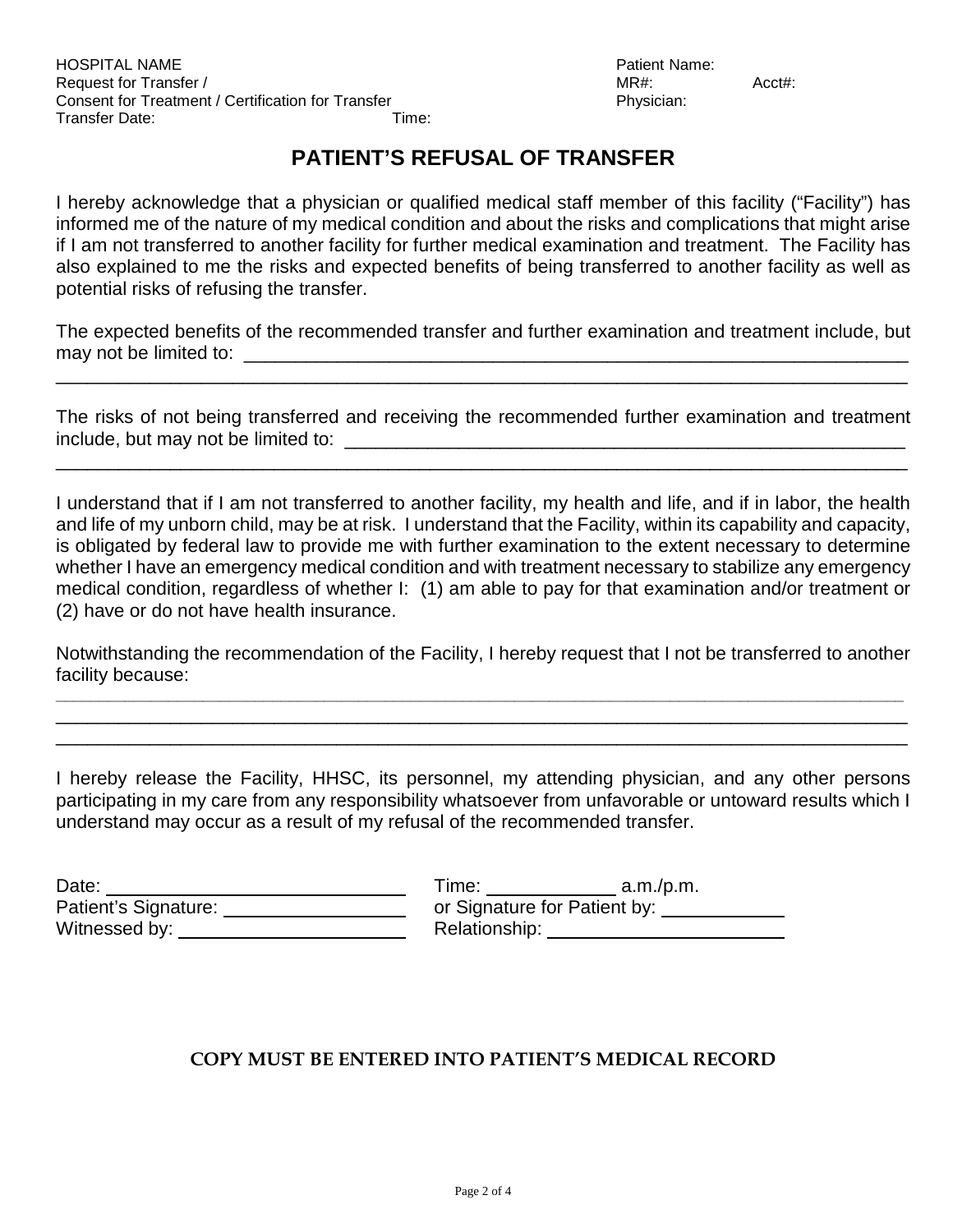|                                                                                        |                                                                                                                                                                                                                                                                                                                                                                                                                                                                              | $MR#$ :<br>Date:                                                                                                               | Name:<br>Doctor:                                                                                                                                                                                                                                                                             | Account#:                                                                                                            |     |
|----------------------------------------------------------------------------------------|------------------------------------------------------------------------------------------------------------------------------------------------------------------------------------------------------------------------------------------------------------------------------------------------------------------------------------------------------------------------------------------------------------------------------------------------------------------------------|--------------------------------------------------------------------------------------------------------------------------------|----------------------------------------------------------------------------------------------------------------------------------------------------------------------------------------------------------------------------------------------------------------------------------------------|----------------------------------------------------------------------------------------------------------------------|-----|
|                                                                                        | PREPARE THE APPROPRIATE ENVELOPES AS FOLLOWS:                                                                                                                                                                                                                                                                                                                                                                                                                                |                                                                                                                                |                                                                                                                                                                                                                                                                                              |                                                                                                                      |     |
| $\Box$<br>$\Box$<br>$\Box$<br>$\Box$<br>❏<br>$\Box$<br>⊔<br>$\Box$<br>❏<br>❏<br>$\Box$ | Xeroxed Air Transport:<br>Brigg's Patient Transfer Form*<br>Air Transport Transfer Form*<br>Dept. of Human Resources Form 208 +<br>Insurance Information<br><b>Ground Ambulance</b><br>Brigg's Patient Transfer Form*<br>Insurance Information<br><b>Diagnostic Studies</b><br>Briggs's Patient Transfer Form*<br>Consents*<br>Insurance Information<br>Test Requisition*<br>Copies of related X-rays ♦<br>*Indicates Mandatory for Transfer                                 | ❏<br>$\Box$<br>❏<br>$\Box$<br>$\Box$<br>$\Box$<br>$\Box$<br>$\Box$<br>$\Box$<br>$\Box$<br>❏<br>❏<br>❏<br>❏<br>❏<br>❏<br>$\Box$ | Xeroxed Receiving Facility:<br>Consent*<br>Face Sheet*<br>Insurance Information<br>History & Physical +<br>History & Physical ♦<br>Discharge Summary ♦<br>Emergency Record ♦<br>Progress Notes ♦<br>Flow Sheets ♦<br>Lab Reports ♦<br>Xrays ◆<br>EKGs ◆<br><b>Medical Profiles</b><br>Other: | Brigg's Patient Transfer Form*<br>Accompanying Linen/Equipment List ♦<br>Copy of Advanced Directives (if applicable) |     |
| Above                                                                                  | ◆ Mandatory if they apply<br>envelopes<br>marked                                                                                                                                                                                                                                                                                                                                                                                                                             |                                                                                                                                | given                                                                                                                                                                                                                                                                                        |                                                                                                                      | to: |
|                                                                                        | <b>ARRANGEMENTS FOR TRANSFER AND DIAGNOSTIC STUDIES:</b><br><b>Air Transport</b><br>$\Box$ N/A<br>Initiated by<br>$^\text{\textregistered}$<br>$\begin{array}{cccccccccc} \textbf{on} & & / & / \end{array}$<br>Ambulance notified of ETA @<br><b>Diagnostic Studies</b><br>$\Box$ N/A<br>Scheduled with Tech on $\frac{1}{2}$ $\frac{1}{2}$ $\frac{1}{2}$ $\frac{1}{2}$ $\frac{1}{2}$ $\frac{1}{2}$ Off hours and Weekends – Call by Physician to Radiologist $\frac{1}{2}$ |                                                                                                                                | <b>Ground Ambulance</b><br>Transport Ambulance beeped @<br>Responded @<br>Medic 20, if Emergent or<br>Authorization @                                                                                                                                                                        | Transport Ambulance not available                                                                                    |     |
| □                                                                                      | Personnel or Equipment sent from Facility:<br><u>NOTIFY FOR TRANSFERS :</u><br>Monday - Friday (0700-1530),<br>Name of Person notification given to<br>After Hours and Weekends, notify                                                                                                                                                                                                                                                                                      |                                                                                                                                |                                                                                                                                                                                                                                                                                              |                                                                                                                      |     |

Other ER notified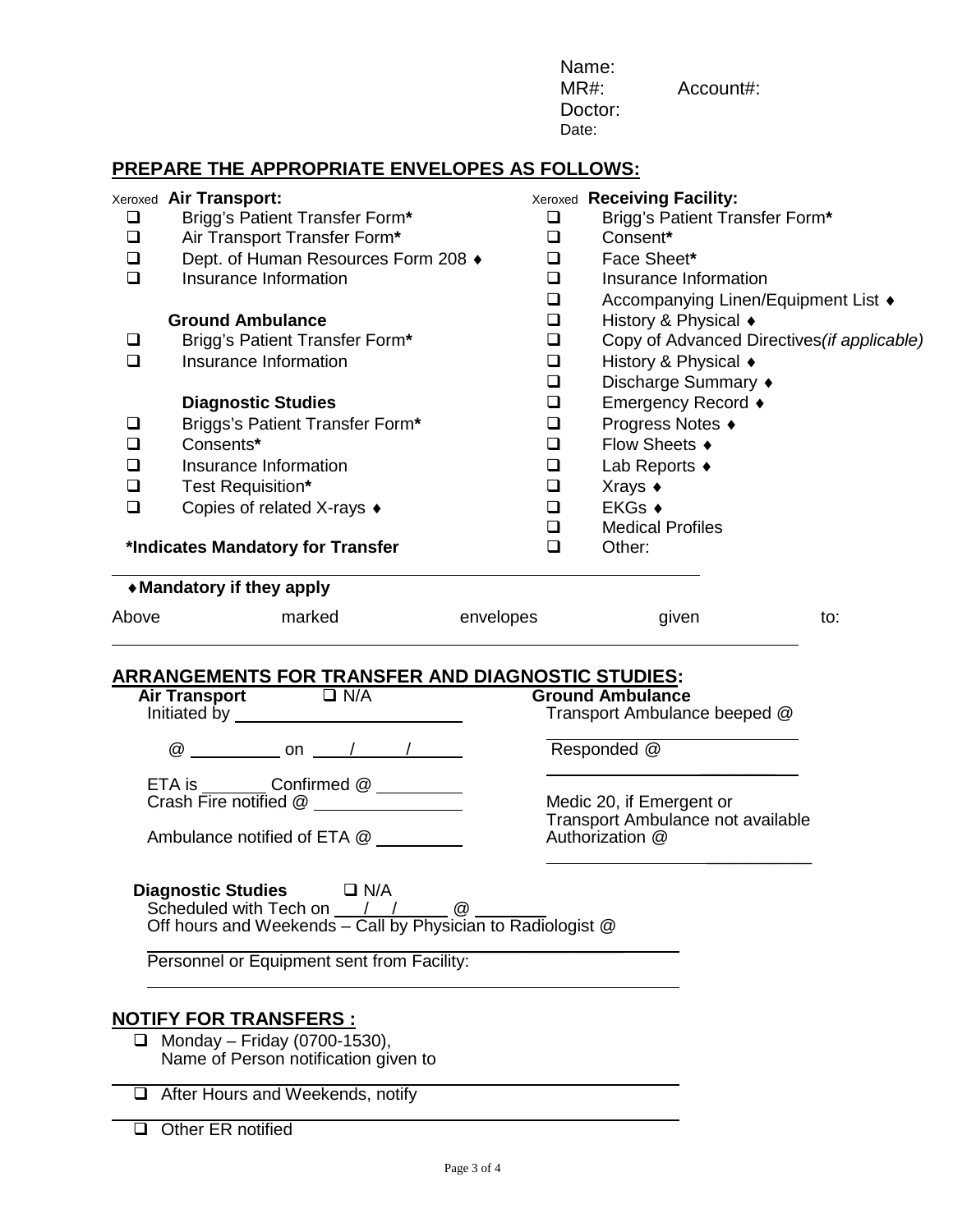Name: MR#: Account#: Doctor: Date:

**REMINDERS POST TRANSFER:**<br> **D** N/A **D** Enter appropriate diac

- N/A Enter appropriate diagnostic studies into computer (*i.e., Bone Marrow*)
- □ N/A □ Enter use of "Transport Ambulance" into computer, round trip in comments (**Medicare Patients Only**)
- **□** N/A **□** Charge one (1) "Patient Escort" on the patient's "Nurse Charge Menu" sheet when a nurse accompanies the patient.

This form completed by: <u>on *i on on i on i on on i on i on i on i on i on i on i on i on i on i on i on i on i on i on i on i on i on i o</u>* 

| on |  |  |
|----|--|--|
|    |  |  |